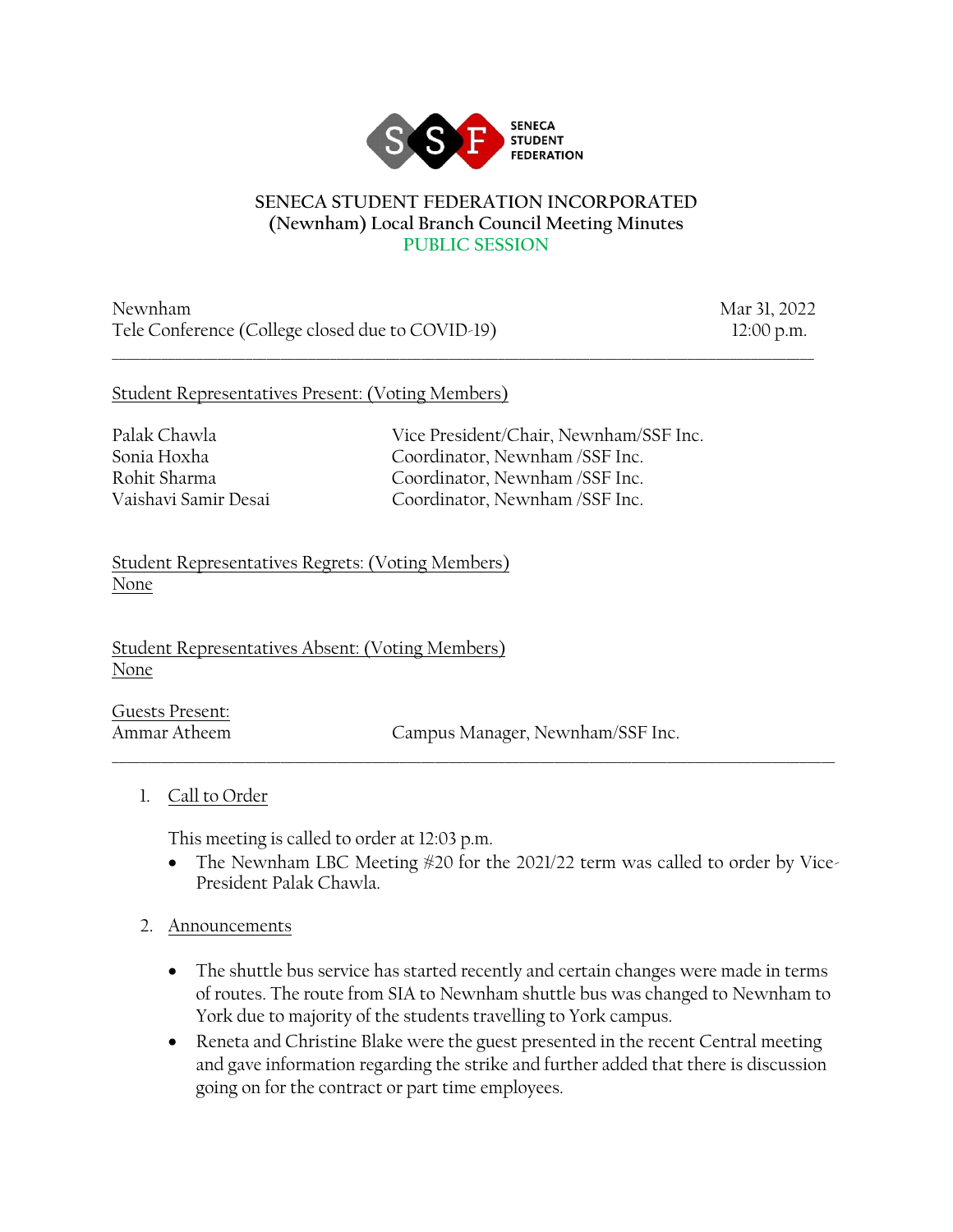- The Convocation party is going to be held in the June for all the students who were graduated during the pandemic. The event will be in the form of big party everyone who is graduated will celebrate their achievements.
- Toronto Raptors President Masai Ujiri will be the speaker during the event.

# 3. Acceptance of Agenda for March 31st, 2022

It was MOVED by Vaishavi Desai and SECONDED by Sonia Hoxha, "The agenda for March 31<sup>st</sup>, 2022, be accepted as presented".

2:0:0 C A R R I E D

### 4. Confirmation of Minutes for Jan 31st , 2022

It was MOVED by Sonia Hoxha and SECONDED by Vaishavi Desai, "to accept January 31<sup>st</sup>, 2022, meeting minutes as presented".

2:0:0 C A R R I E D

5. Business

# a) Council Updates

- Palak told us that there will be new format for the monthly report for the upcoming council members.
- She mentioned that all the current members are going to receive the documents for the off-boarding process.
- If any of the current member is not going to be the part of SSF from next term then they have to give their feedbacks and talk about the experience what they have learnt throughout the year.
- Sonia worked on the Clubs Committee before leaving for the elections and all the members met on Monday to catch upon the updates.
- Vaishavi said that she attended the VOH training session today morning. She mentioned that students asked questions regarding the strike.
- Rohit received some advocacies, some questions regarding the strike and shuttle bus services as well.

b) Advocacy Discussions

- Palak mentioned that if any of the member receives any advocacies, send a weekly update to her because she need upload it on the CRM.
- c) Off-Boarding Process